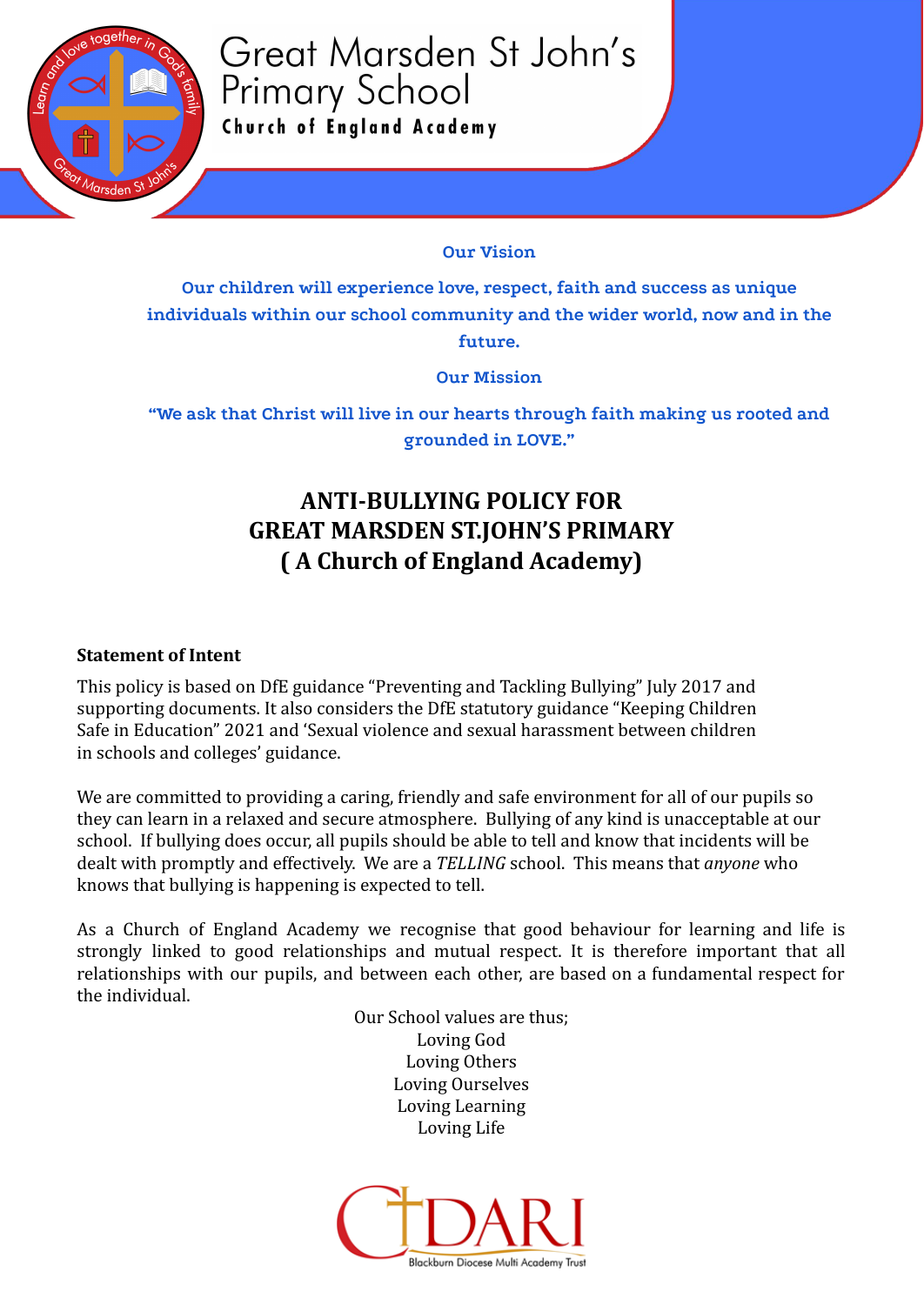We strongly believe that in living these values each and every day we will create a secure, caring and happy environment for every child and member of staff, where stimulating and creative learning can take place. Our ultimate goal is that all children will be able to self-regulate their behaviour choices because at the heart of effective learning is self-discipline. Pupils are taught to be responsible for their own behaviour and actions.

#### **What Is Bullying?**

Bullying can be defined as "behaviour by an individual or a group, repeated over time that intentionally hurts another individual either physically or emotionally". (DfE "Preventing and Tackling Bullying", July 2017)

Bullying can be:

- Emotional being unfriendly, excluding, tormenting (e.g. hiding books, threatening gestures, dirty looks)
- Physical pushing, kicking, hitting, punching or any use of violence
- Racist racial taunts, graffiti, gestures
- Sexual unwanted physical contact or sexually abusive comments
- Homophobic/Trans phobic because of, or focussing on the issue of sexuality. At Great Marsden we understand that for some of our children these are real issues and we wanted to ensure that we were able to support the children and their families. Mrs Walsh, our Inclusion Manager, is a Stonewall Trainer. <http://www.stonewall.org.uk/>
- Verbal name-calling, sarcasm, spreading rumours, teasing.
- The rapid development of, and widespread access to, technology has provided a new medium for 'virtual' bullying, which can occur in or outside school. Cyber bullying is a different form of bullying which can happen twenty four hours a day with a potentially bigger audience and more accessibility as people forward on content at a click. Cyber-bullying is dealt with in the same way as other types of bullying at St. John's. All areas of the internet, such as email & internet chat room misuse mobile threats by text messaging & calls, misuse of associated technology, i.e. camera & video facilities, are dealt with proactively in line with our Internet Safety policy and protocols. At Great Marsden we have clear protocols surrounding the searching and deletion of data from electronic devices.

#### **Why is it Important to Respond to Bullying?**

Bullying hurts. No one deserves to be a victim of bullying. Everybody has the right to be treated with respect. Pupils who are bullies need to learn different ways of behaving.

We believe we have a responsibility to respond promptly and effectively to issues of bullying.

#### **Objectives of this Policy**

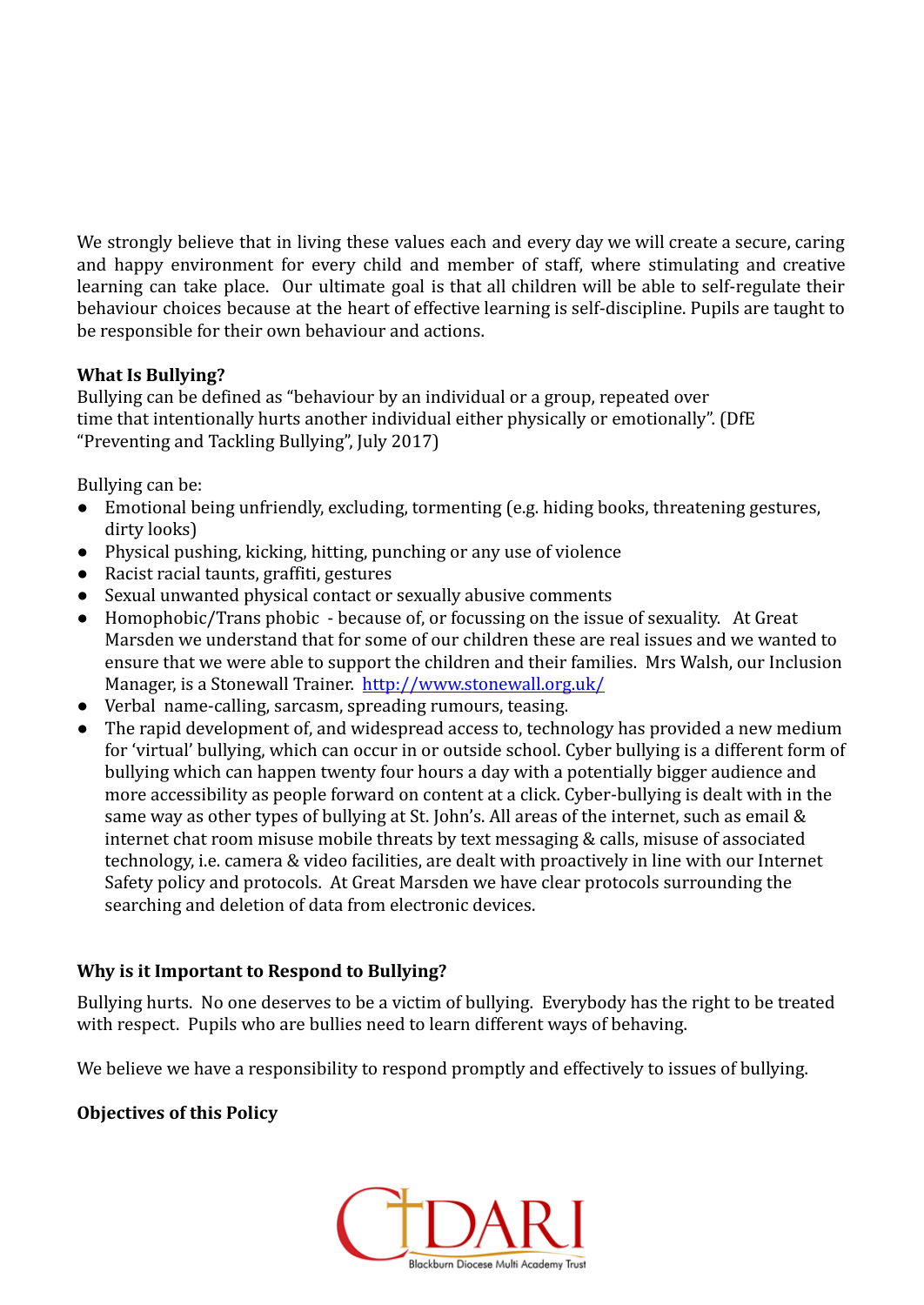- All governors, teaching and non-teaching staff, pupils and parents should have an understanding of what bullying is.
- All governors and teaching and non-teaching staff should know what the school policy is on bullying, and follow it when bullying is reported.
- All pupils and parents should know what the school policy is on bullying, and what they should do if bullying arises.
- As a school we take bullying seriously. Pupils and parents should be assured that they will be supported when bullying is reported.
- Bullying will not be tolerated whether this is in or out of school. If an incident of bullying outside the school premises is reported to the school, it is important that it is investigated and appropriate action is taken. This will send a strong signal to pupils that bullying will not be tolerated and perpetrators will be held to account.

## **Signs and Symptoms**

A child may indicate by signs or behaviour that he or she is being bullied. Adults should be aware of these possible signs and that they should investigate if a child:

- is frightened of walking to or from school
- doesn't want to go on the school / public bus
- begs to be driven to school
- changes their usual routine
- is unwilling to go to school (school phobic)
- begins to truant
- becomes withdrawn anxious, or lacking in confidence
- starts stammering
- attempts or threatens suicide or runs away
- cries themselves to sleep at night or has nightmares
- feels ill in the morning
- begins to do poorly in school work
- comes home with clothes torn or books damaged
- has possessions which are damaged or " go missing"
- asks for money or starts stealing money (to pay bully)
- has dinner or other monies continually "lost"
- has unexplained cuts or bruises
- comes home starving (money / lunch has been stolen)
- becomes aggressive, disruptive or unreasonable
- is bullying other children or siblings
- stops eating
- is frightened to say what's wrong
- gives improbable excuses for any of the above

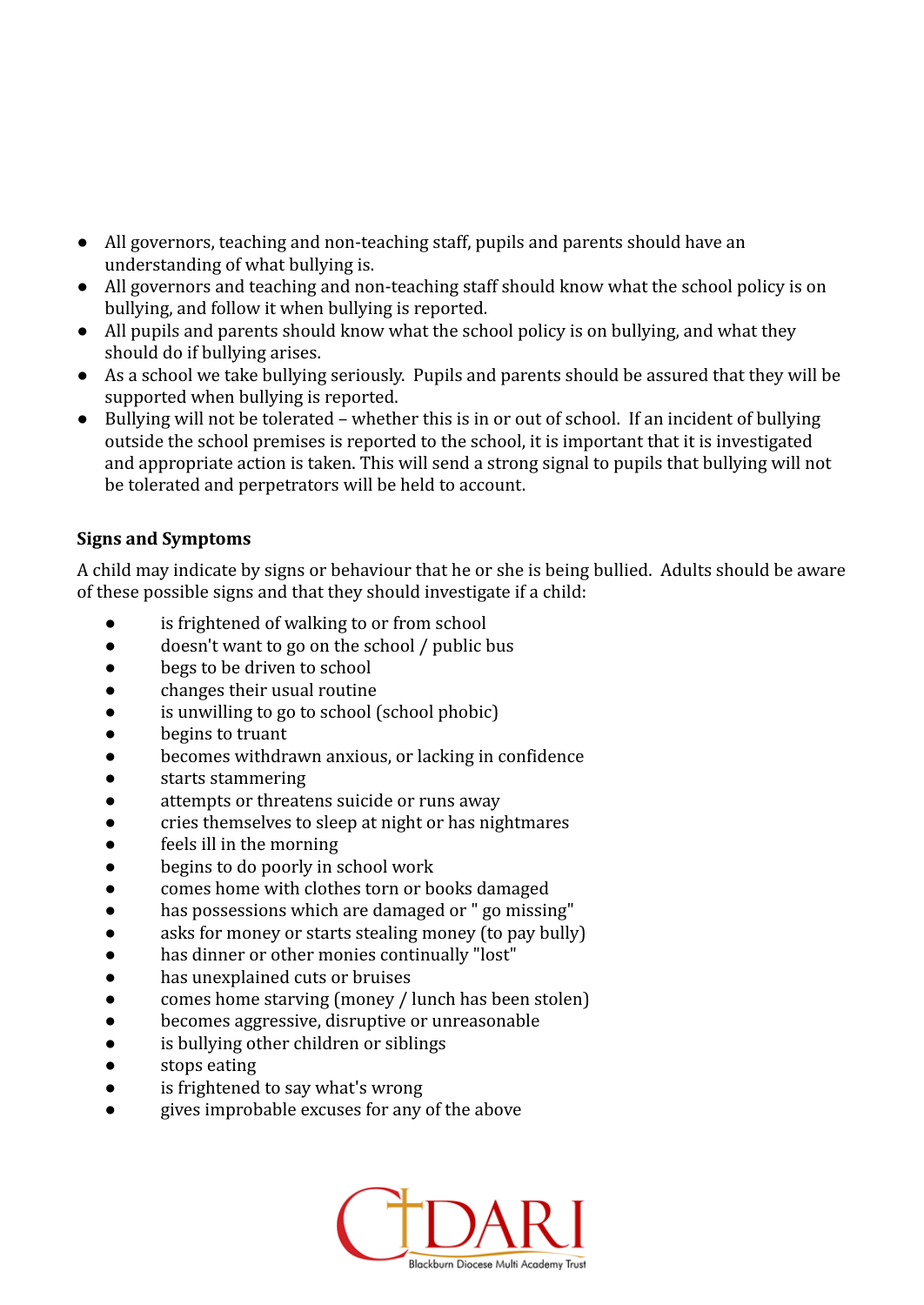- is afraid to use the internet or mobile phone
- is nervous & jumpy when a cyber-message is received

These signs and behaviours could indicate other problems, but bullying should be considered a possibility and should be investigated.

## **Procedures**

- 1. Report bullying incidents to staff who in most instances will be able to deal with the situation.
- 2. In cases of serious bullying, a member of the SLT will be informed who will become the lead professional to liaise with all parties concerned.
- 3. In serious cases parents should be informed and will be asked to come in to a meeting to discuss the problem
- 4. The bullying behaviour or threats of bullying must be investigated and the bullying stopped quickly

If necessary and appropriate, police will be consulted

An attempt will be made to help the bully (bullies) change their behaviour

# **Outcomes**

1) The bully (bullies) may be asked to genuinely apologise. Other consequences may take place.

2) In serious cases the schools behaviour management procedures will be initiated (refer to our Behaviour Policy)

3) If possible, the pupils will be reconciled

4) After the incident / incidents have been investigated and dealt with, each case will be monitored to ensure repeated bullying does not take place.

# **Strategies for Preventing Bullying**

As part of our on-going commitment to the safety and welfare of our pupils we at Great Marsden St. John's Primary – A Church of England Academy have developed the following strategies to promote positive behaviour and discourage bullying behaviour.

- Our Christian ethos is based upon the Christian value of LOVE Loving God, Loving Others, Loving Ourselves, Loving Learning, Loving Life.
- Daily faith based worship where we use Jesus as the ultimate example of how to conduct ourselves
- Involvement in Healthy Schools
- Anti-Bullying week is held annually in November and is a key element in our 'Back to School' week at the beginning of each academic year.
- PSHE/citizenship
- Specific curriculum input on areas of concern such as Cyber bullying and internet safety (AUP)